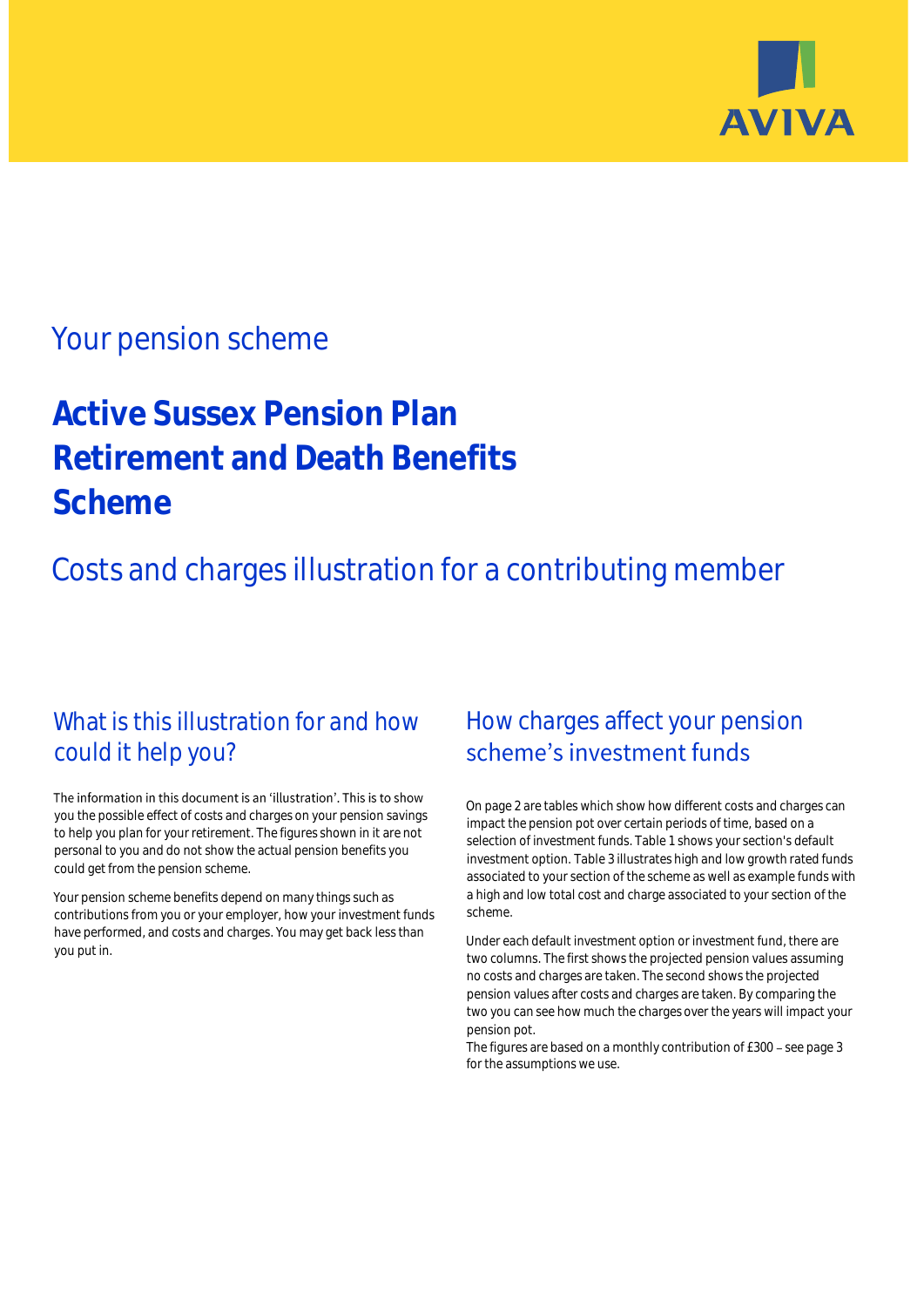**Table 1**

| <b>Illustration of effect of costs and charges on the Default Investment Option in</b> |                                                                           |                                    |  |  |  |  |  |  |  |
|----------------------------------------------------------------------------------------|---------------------------------------------------------------------------|------------------------------------|--|--|--|--|--|--|--|
| <b>Active Sussex Pension Plan Retirement and Death Benefits Scheme</b>                 |                                                                           |                                    |  |  |  |  |  |  |  |
|                                                                                        | <b>My Future</b>                                                          |                                    |  |  |  |  |  |  |  |
|                                                                                        | Assumed growth rate 3.2% (p.a.)<br>Assumed costs and charges 0.59% (p.a.) |                                    |  |  |  |  |  |  |  |
|                                                                                        |                                                                           |                                    |  |  |  |  |  |  |  |
| At end of year                                                                         | Projected value assuming no                                               | <b>Projected value after costs</b> |  |  |  |  |  |  |  |
|                                                                                        | costs and charges are taken                                               | and charges are taken              |  |  |  |  |  |  |  |
| $\mathbf{1}$                                                                           | £3,580                                                                    | £3,570                             |  |  |  |  |  |  |  |
| $\overline{2}$                                                                         | £7,200                                                                    | £7,150                             |  |  |  |  |  |  |  |
| 3                                                                                      | £10,900                                                                   | £10,800                            |  |  |  |  |  |  |  |
| 4                                                                                      | £14,600                                                                   | £14,400                            |  |  |  |  |  |  |  |
| 5                                                                                      | £18,300                                                                   | £18,000                            |  |  |  |  |  |  |  |
| 10                                                                                     | £37,600                                                                   | £36,400                            |  |  |  |  |  |  |  |
| 15                                                                                     | £57,900                                                                   | £55,300                            |  |  |  |  |  |  |  |
| 20                                                                                     | £79,400                                                                   | £74,500                            |  |  |  |  |  |  |  |
| 25                                                                                     | £102,000                                                                  | £94,200                            |  |  |  |  |  |  |  |
| 30                                                                                     | £126,000                                                                  | £114,000                           |  |  |  |  |  |  |  |
| 35                                                                                     | £151,000                                                                  | £135,000                           |  |  |  |  |  |  |  |
| 40                                                                                     | £176,000                                                                  | £155,000                           |  |  |  |  |  |  |  |
| 45                                                                                     | £198,000                                                                  | £172,000                           |  |  |  |  |  |  |  |
| 50                                                                                     | £217,000                                                                  | £185,000                           |  |  |  |  |  |  |  |

#### **Table 2**

| List of Funds included in the Default Investment Option |                       |                    |
|---------------------------------------------------------|-----------------------|--------------------|
| <b>Fund name</b>                                        | <b>Total Cost and</b> | <b>Growth Rate</b> |
|                                                         | Charge (p.a.)         | (p.a.)             |
| Av My Future Consolidation-FPMFCONP                     | 0.56%                 | 2.40%              |
| Av My Future Growth-FPMFGROP                            | 0.62%                 | 3.60%              |
|                                                         |                       |                    |
|                                                         |                       |                    |
|                                                         |                       |                    |
|                                                         |                       |                    |
|                                                         |                       |                    |
|                                                         |                       |                    |
|                                                         |                       |                    |
|                                                         |                       |                    |

**Aviva Life & Pensions UK Limited.**

Registered in England No. 3253947. Registered office: Aviva, Wellington Row, York, YO90 1WR. Authorised by the Prudential Regulation Authority and regulated by the Financial Conduct Authority and the Prudential Regulation Authority. Firm Reference Number 185896. **aviva.co.uk** TEMP GFI NG071309 09/2018